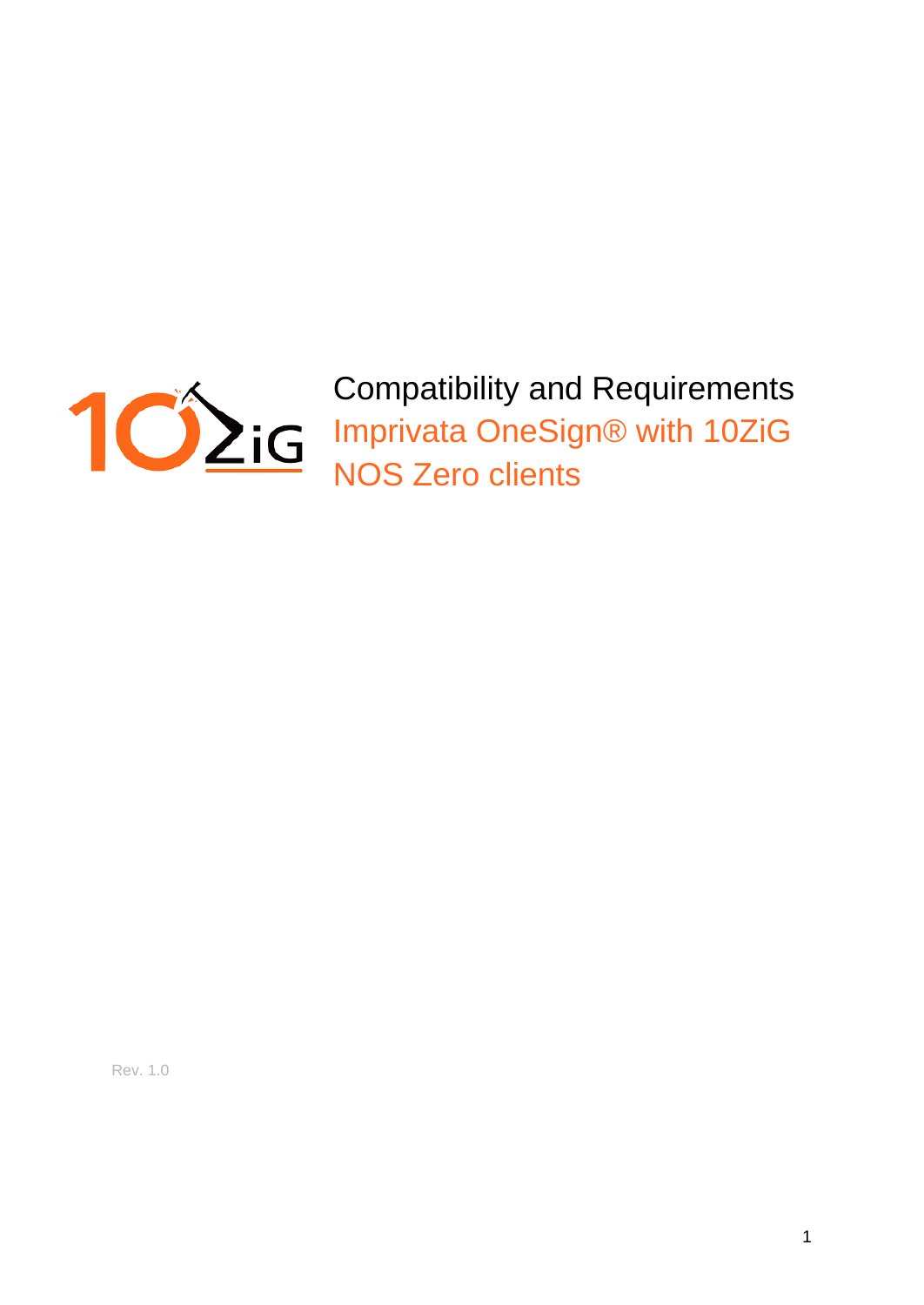# Document History

| ט. ו | <b>First Draft Release</b> |
|------|----------------------------|
|      | Support of Omnikey 5022 CL |

## **Introduction**

Imprivata OneSign®is a single sign-on (SSO) enterprise solution optimized for care providers. Imprivata OneSign® provides fast and secure access to systems and clinical/administrative applications, which streamlines clinical workflows and drives EMR adoption.

10ZiG NOS Zero clients integrate the Imprivata OneSign® technology by consuming Imprivata ProveID APIs.

This compatibility guide lists the supported hardware and software for use with Imprivata OneSign® in conjunction with 10ZiG NOS Zero Clients.

## Imprivata OneSign® Compatibility

To use the 10ZiG NOS Zero clients with Imprivata OneSign®, the Imprivata appliance must be correctly licensed and configured. As of time of publishing 10ZiG NOS Zero clients have been tested and verified with the following Imprivata appliance versions:

v4.9 v5.0 v5.1 v5.2 v5.3 v5.4

#### Imprivata OneSign® License requirements

To use 10ZiG NOS Zero clients with Imprivata OneSign® you need specific licensed features from Imprivata:

- ProveID Web API
- Virtual Desktop Access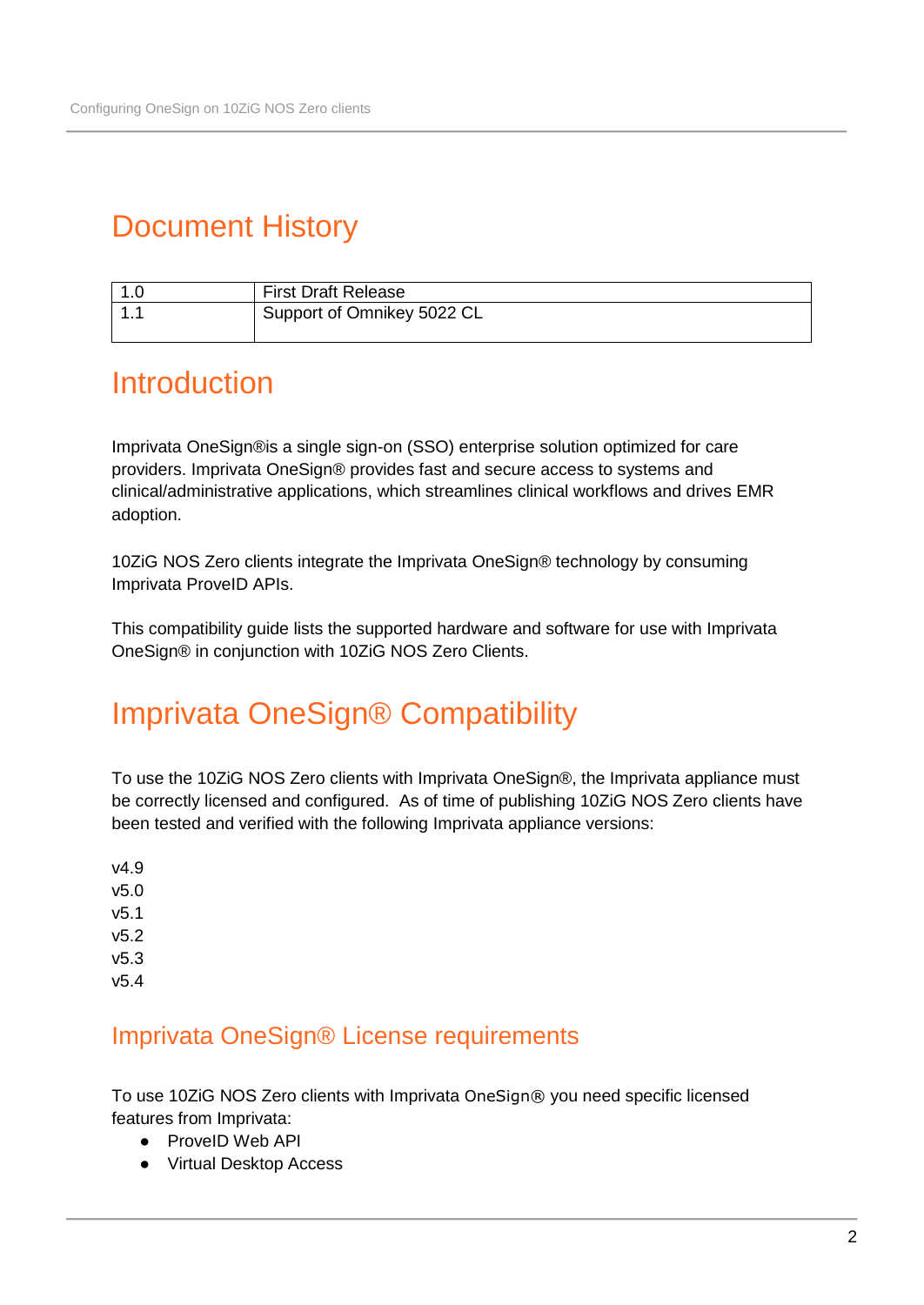To check your current license, go to the <gear icon>->License page as shown in the following screenshot:

| <b>L</b> imprivata <sup>®</sup><br>Computers<br><b>Applications</b><br><b>Users</b>                                                                                                           | <b>Devices</b> | <b>Reports</b>                                                                                                                                                                                                             | o          | ൫                          | Log out Administrator                                                           |
|-----------------------------------------------------------------------------------------------------------------------------------------------------------------------------------------------|----------------|----------------------------------------------------------------------------------------------------------------------------------------------------------------------------------------------------------------------------|------------|----------------------------|---------------------------------------------------------------------------------|
| License                                                                                                                                                                                       |                |                                                                                                                                                                                                                            | License    |                            |                                                                                 |
| Upload a new license<br>License uploaded on Sep-16-2016                                                                                                                                       |                |                                                                                                                                                                                                                            | Settings   | <b>Notifications</b>       |                                                                                 |
| Imprivata OneSign<br>Expires on Jun-24-2017                                                                                                                                                   |                | <b>Imprivata Confirm ID</b>                                                                                                                                                                                                |            | <b>Administrator roles</b> |                                                                                 |
| <b>Authentication Management</b>                                                                                                                                                              |                | <b>Confirm ID for Remote Access</b>                                                                                                                                                                                        |            |                            |                                                                                 |
| Provides secure, simple network and application access using a broad range of<br>authentication options.                                                                                      |                | Provides two-factor authentication for n                                                                                                                                                                                   |            |                            |                                                                                 |
|                                                                                                                                                                                               |                | Confirm ID for EPCS                                                                                                                                                                                                        | Extensions |                            |                                                                                 |
| Single Sign-On<br>Provides fast. No Click Access to applications.                                                                                                                             |                | Provides two-factor authentication for s<br>controlled substances.                                                                                                                                                         |            | SPML provisioning          |                                                                                 |
|                                                                                                                                                                                               |                |                                                                                                                                                                                                                            |            | <b>RADIUS</b> connections  |                                                                                 |
| OneSign Anywhere<br>Provides secure remote application access and single sign-on.                                                                                                             |                | <b>Security questions</b><br>Confirm ID for Clinical Workfl<br>Provides strong authentication for clinical workflows such as CPOE, medication<br>ordering, witnessing medication wasting and more.                         |            |                            |                                                                                 |
| <b>Secure Walk-Away</b><br>Allows workstations to automatically lock when a user is not detected.                                                                                             |                | Confirm ID for Medical Devices<br>Provides strong authentication for user access to medical devices.                                                                                                                       |            |                            |                                                                                 |
| <b>Self-Service Password Reset</b><br>Web-based password reset.<br><b>Configure security questions</b>                                                                                        |                | Symantec VIP Credential Authentication<br>Imprivata and Symantec partner to provide cloud-based hard- and soft-token<br>and the countries of a continue of the company of a continue of the control of the set of an anti- |            |                            |                                                                                 |
| <b>Additional Features</b>                                                                                                                                                                    |                |                                                                                                                                                                                                                            |            |                            |                                                                                 |
| <b>Fingerprint Identification</b><br>Allows users to sign in with just their finger. The user does not need to type their Provides strong authentication using VASCO OTP tokens.<br>username. |                | <b>VASCO OTP Token Authentication</b><br><b>Configure kernel parameters</b>                                                                                                                                                |            |                            |                                                                                 |
| <b>ProvelD Web API</b><br>Delivers strong authentication to third-party products.                                                                                                             |                | <b>Virtual Desktop Access</b><br>VMware, Citrix and Microsoft VDI. Includes ProveID Embedded.                                                                                                                              |            |                            | Provides extended integration, automation and strong authentication support for |

# Virtual Desktop Compatibility

10ZiG NOS Zero Clients are currently supported with the following Virtual Desktops and Published Application providers via the Imprivata ProveID Web API.

Citrix XenApp – See [Citrix compatibility](#page-2-0) Citrix XenDesktop - See [Citrix compatibility](#page-2-0) VMware Horizon – See [VMware compatibility](#page-3-0)

### <span id="page-2-0"></span>Citrix Compatibility

The Imprivata virtual appliance redirects an authenticated user towards Citrix Storefront / Citrix Web Interface via the services site. This is commonly referred to as the PNAgent site.

Compatibility is not restricted to any specific Citrix version, however the services site (PNAgent) must be configured and available for use in conjunction with the Imprivata Virtual Appliance.

As of time of writing the following versions of Citrix Storefront have been tested successfully.

Storefront 2.6 Storefront 3.4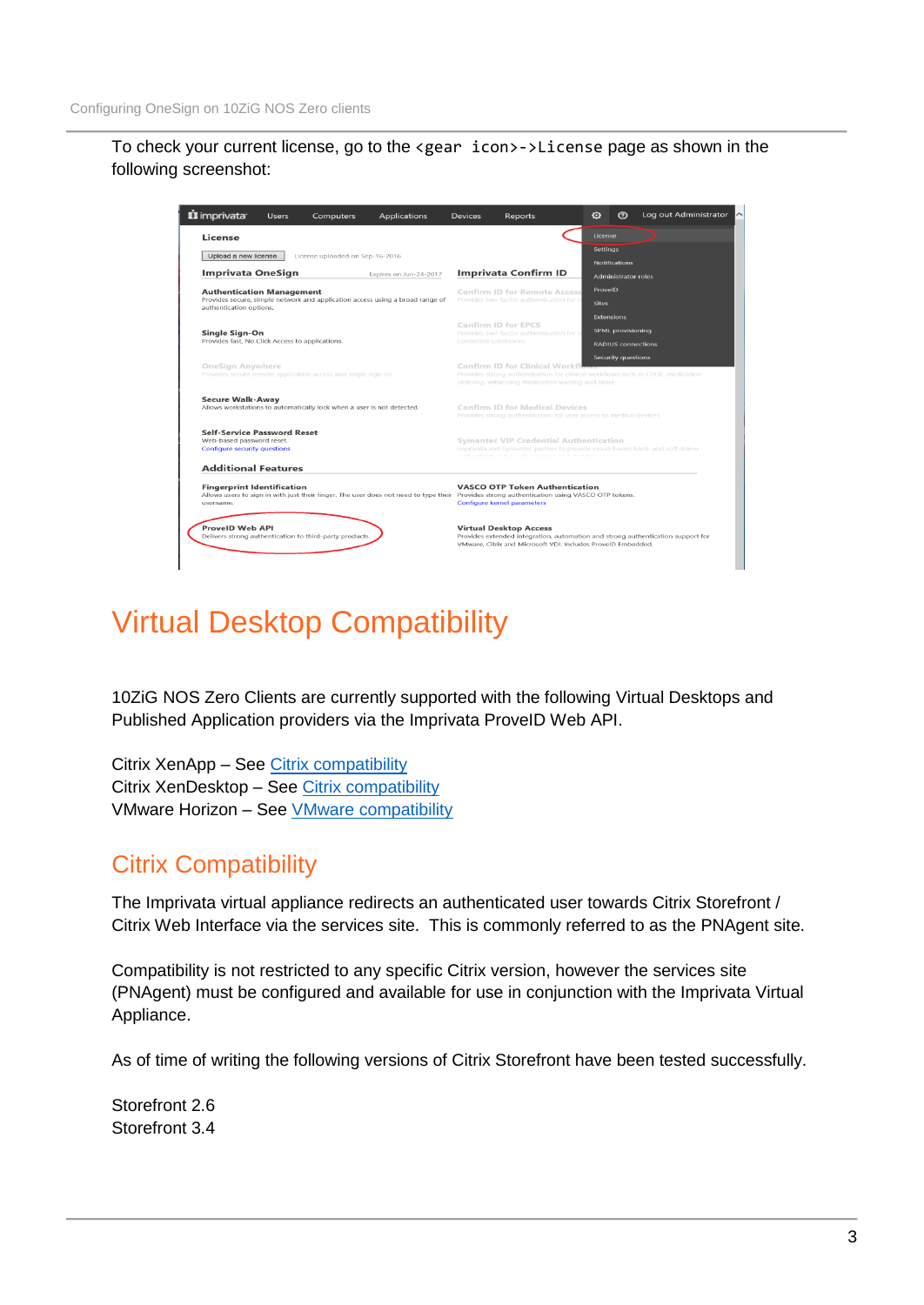Additionally the following versions of Citrix XenApp and XenDesktop have been tested successfully.

XenApp / XenDesktop 7.6 XenApp / XenDesktop 7.9 XenApp / XenDesktop 7.11 XenApp / XenDesktop 7.12

## VMware Compatibility

The Imprivata virtual appliance redirects an authenticated user towards a VMware Horizon Connection Server. This is typically via an SSL based connection.

Compatibility is not restricted to any specific VMware Horizon. Similarly, the same is true when connecting to earlier versions, including VMware Horizon View and VMware View.

As of time of writing the following versions of VMware Horizon have been tested successfully.

VMware Horizon 7.0 VMware Horizon 7.01 VMware Horizon 7.03

# 10ZiG NOS Zero Client Compatibility

## Supported products

The Imprivata ProveID WebAPI is supported under the following 10ZiG NOS Zero clients for Citrix and VMware deployments.

#### Citrix Zero Clients

4448c – Intel Dual Core 1.33GHz Zero Client for Citrix – Dual DVI (DVI-I / DVI-D) 5848qc – Intel Quad Core 2.0GHz Zero Client for Citrix – Dual DVI (DVI-I / DVI-D) 5848qcd – Intel Quad Core 2.0GHz Zero Client for Citrix – Dual DisplayPort

### <span id="page-3-0"></span>VMware Zero Clients

4448v – Intel Dual Core 1.33GHz Zero Client for VMware – Dual DVI (DVI-I / DVI-D) 5848qv – Intel Quad Core 2.0GHz Zero Client for VMware – Dual DVI (DVI-I / DVI-D) 5848qvd – Intel Quad Core 2.0GHz Zero Client for VMware – Dual DisplayPort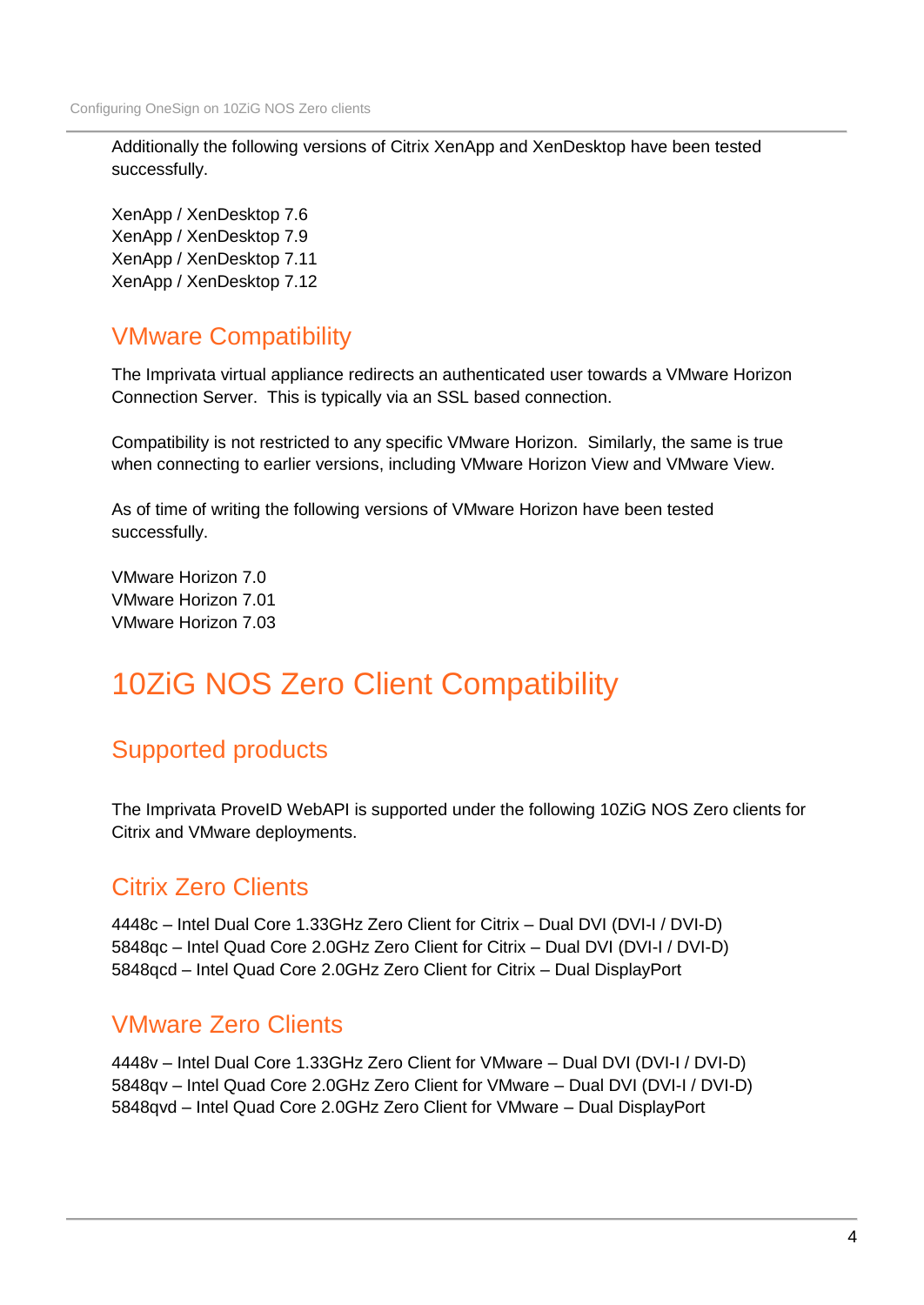#### Supported authentication methods

10ZiG NOS zero clients currently support the following authentication methods:

- Username and password
- Proximity card only
- Proximity card with PIN as a secondary authentication factor
- Proximity card with password as a secondary authentication factor
- Question and answer authentication used to reset the user password

Additional authentication methods will be supported in future 10ZiG firmware releases.

#### Firmware version compatibility

10ZiG NOS Zero clients support Imprivata OneSign® from version 10.12.145.7. If you have a firmware older than this, you are required to upgrade client firmware.

# Supported Proximity Cards readers

Contact-based and Contact-less smart card readers are support with Imprivata OneSign® and 10ZiG NOS Zero Clients.

The term "Smart Cards" refers to contact-based smart cards and "Proximity Cards" are referred to as contact-less smart card readers.

The 10ZiG Imprivata ProveID WebAPI agent supports any contact/contact-less card reader compatible with the pcsc ccid driver [\(https://pcsclite.alioth.debian.org/ccid.html](https://pcsclite.alioth.debian.org/ccid.html) ). Some readers are supported through the specific preinstalled driver.

## Tested Readers

The following table includes the tested contact/contact-less smart card readers.

| Model            | <b>Type</b>       | Driver type  | <b>Notes</b> |
|------------------|-------------------|--------------|--------------|
| OmniKey 5021 CL  | proximity         | custom       |              |
| OmniKey 5022 CL  | proximity         | custom       |              |
| OmniKey 5421     | dual prox/contact | custom       |              |
| OmniKey 3021     | contact           | custom       |              |
| OmniKey 5321CR   | proximity         | custom       |              |
| OmniKey 5321CRv2 | proximity         | custom       |              |
| ACS ACR 122U     | proximity         | generic ccid |              |
| ACS ACR 1250U    | proximity         | generic ccid |              |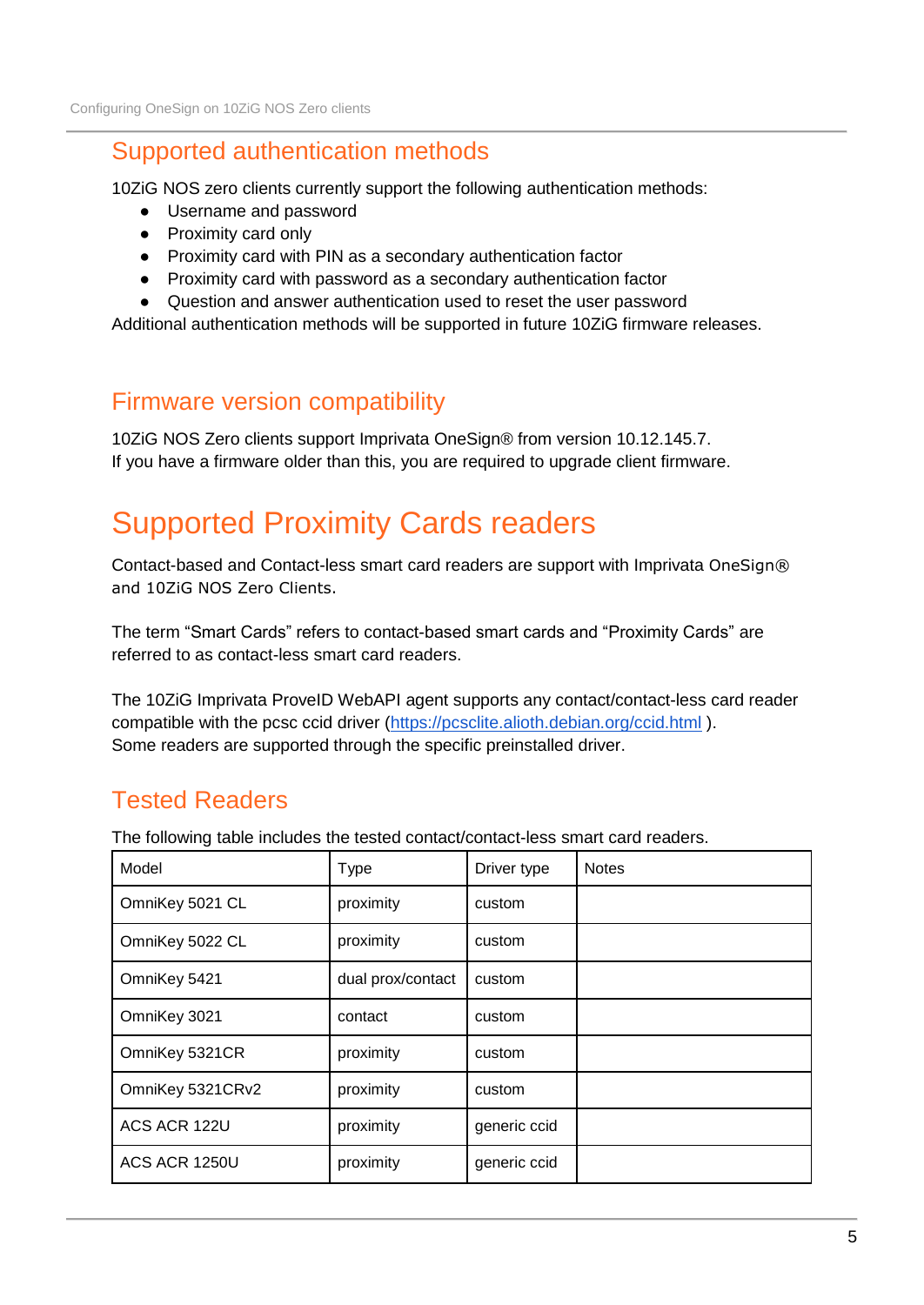Configuring OneSign on 10ZiG NOS Zero clients

| RFIDeas/Imprivata HDW-<br><b>IMP-80</b>          | proximity | custom |                                             |
|--------------------------------------------------|-----------|--------|---------------------------------------------|
| RFIDeas/Imprivata HDW-<br><b>IMP-75</b>          | proximity | custom |                                             |
| RFIDeas pcProx Plus - P/N<br><b>RDR-80582AKU</b> | proximity | custom |                                             |
| Cherry KC 1000 SC                                | contact   | custom | Keyboard with embedded smart<br>card reader |
| <b>Dell SK 3205</b>                              | contact   |        | Keyboard with embedded smart<br>card reader |

## HID OmniKey readers listed in the pcsc driver:

The 10ZiG NOS Zero client uses the pcsclite technology to handle most of the Smart Card/Proximity Card readers.

The 10ZiG NOS zero client includes the latest Hid OmniKey driver for pcsc.

The following list includes all the readers theoretically supported by the 10ZiG NOS, but **NOT** actually tested.

 OMNIKEY CardMan (076B:1021) 1021 OMNIKEY CardMan (076B:0596) 2020 OMNIKEY CardMan (076B:3020) 3020 OMNIKEY CardMan (076B:3620) 3620 OMNIKEY CardMan (076B:7021) 3121 OMNIKEY CardMan (076B:3621) 3621 OMNIKEY CardMan (076B:3623) 3621 OMNIKEY CardMan (076B:3821) 3821 OMNIKEY CardMan (076B:3822) 3821 OMNIKEY CardMan (076B:3823) 3821 OMNIKEY CardMan (076B:5820) 4121 CL OMNIKEY CardMan (076B:4321) 4321 OMNIKEY CardMan (076B:512D) 5025 PROX CL OMNIKEY CardMan (076B:502A) 5025 PROX CL OMNIKEY CardMan (076B:5120) 5120 CL OMNIKEY CardMan (076B:5121) 5121 OMNIKEY CardMan (076B:C001) 5121 OMNIKEY CardMan (076B:C100) 5121 OMNIKEY CardMan (076B:C101) 5121 OMNIKEY CardMan (076B:5124) 5124 CL OMNIKEY CardMan (076B:5125) 5125 OMNIKEY CardMan (076B:C104) 5125 CL OMNIKEY CardMan (076B:C105) 5125 OMNIKEY CardMan (076B:5127) 5127 CK OMNIKEY CardMan (076B:5220) 5220 Pay CL OMNIKEY CardMan (076B:5221) 5221 Pay OMNIKEY CardMan (076B:5311) 5321 OMNIKEY CardMan (076B:5321) 5321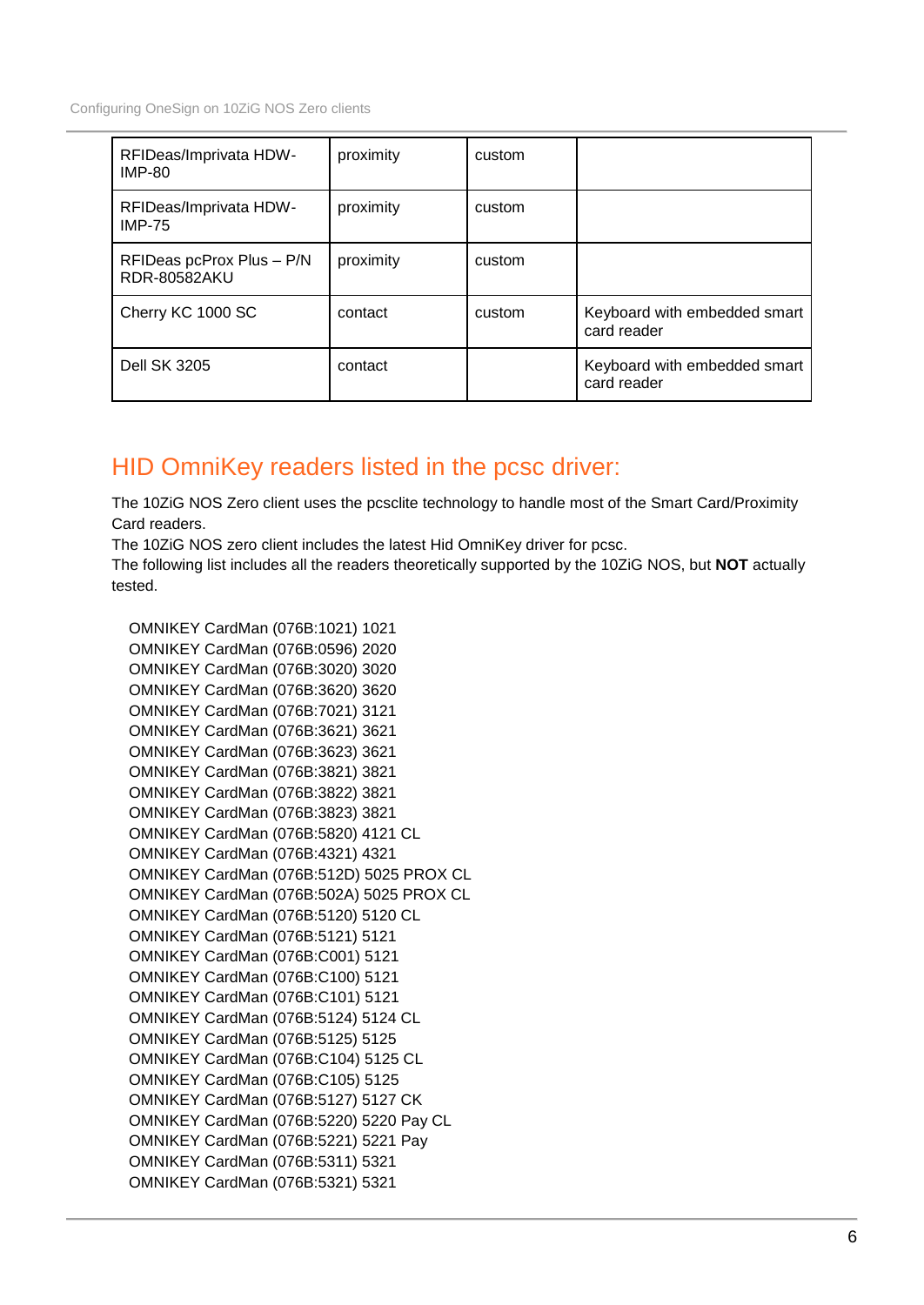OMNIKEY CardMan (076B:532A) 5321 CLi OMNIKEY CardMan (076B:532B) 5321 Pay OMNIKEY CardMan (076B:A521) 5321 OMNIKEY CardMan (076B:5325) 5325 OMNIKEY CardMan (076B:5326) 5326 DFR OMNIKEY CardMan (076B:1784) 6020 OMNIKEY CardMan (076B:6622) 6121 OMNIKEY CardMan (076B:6623) 6121 OMNIKEY CardMan (076B:6310) 6311 CL OMNIKEY CardMan (076B:6320) 6321 CL OMNIKEY CardMan (076B:6321) 6321 OMNIKEY CardMan (076B:632A) 6321 CLi OMNIKEY CardMan (076B:1BD0) 7120 OMNIKEY CardMan (076B:1BD1) 7121 OMNIKEY CardMan (076B:8630) 8630 OMNIKEY CardMan (076B:9621) 9621 CCID SC Reader (076B:A011) Keyboard CCID SC Reader (076B:A012) Keyboard CCID SC Reader (076B:A021) CCID SC Reader (076B:A022) CCID SC Reader (076B:A023) CCID SC Reader (076B:A024) CCID SC Reader (076B:A111) Keyboard CCID SC Reader (076B:A112) Keyboard CCID SC Reader (076B:A721) CCID SC Reader (076B:B000) HID identiCLASS CCID SC Reader (076B:B001) iCLASS Smart@Link CCID SC Reader (076B:C000) CCID SC Reader (076B:C200) CCID SC Reader (076B:C300) CCID SC Reader (0BF8:1005) Keyboard CCID SC Reader (0BF8:1006) Keyboard CCID SC Reader (0BF8:101B) Fujitsu D321 CCID SC Reader (0BF8:1021) Fujitsu G87 SC Contact Keyboard Cherry SmartBoard XX44 (046A:0010) Cherry SmartTerminal XX44 (046A:002D) Cherry SmartTerminal XX44 (046A:007B) Cherry SC Reader (046A:0090) Cherry SC Reader (046A:0091) Cherry SC Reader (046A:0092) Cherry SC Reader (046A:00A3)

#### Generic CCID Readers

As mentioned, the 10ZiG NOS zero clients use the pcsclite technology to handle the Smart/Prox Card readers.

Most of these readers are compatible with the CCID standard.

The pcsclite package include a generic CCID driver so any reader compatible with this standard **should** be supported.